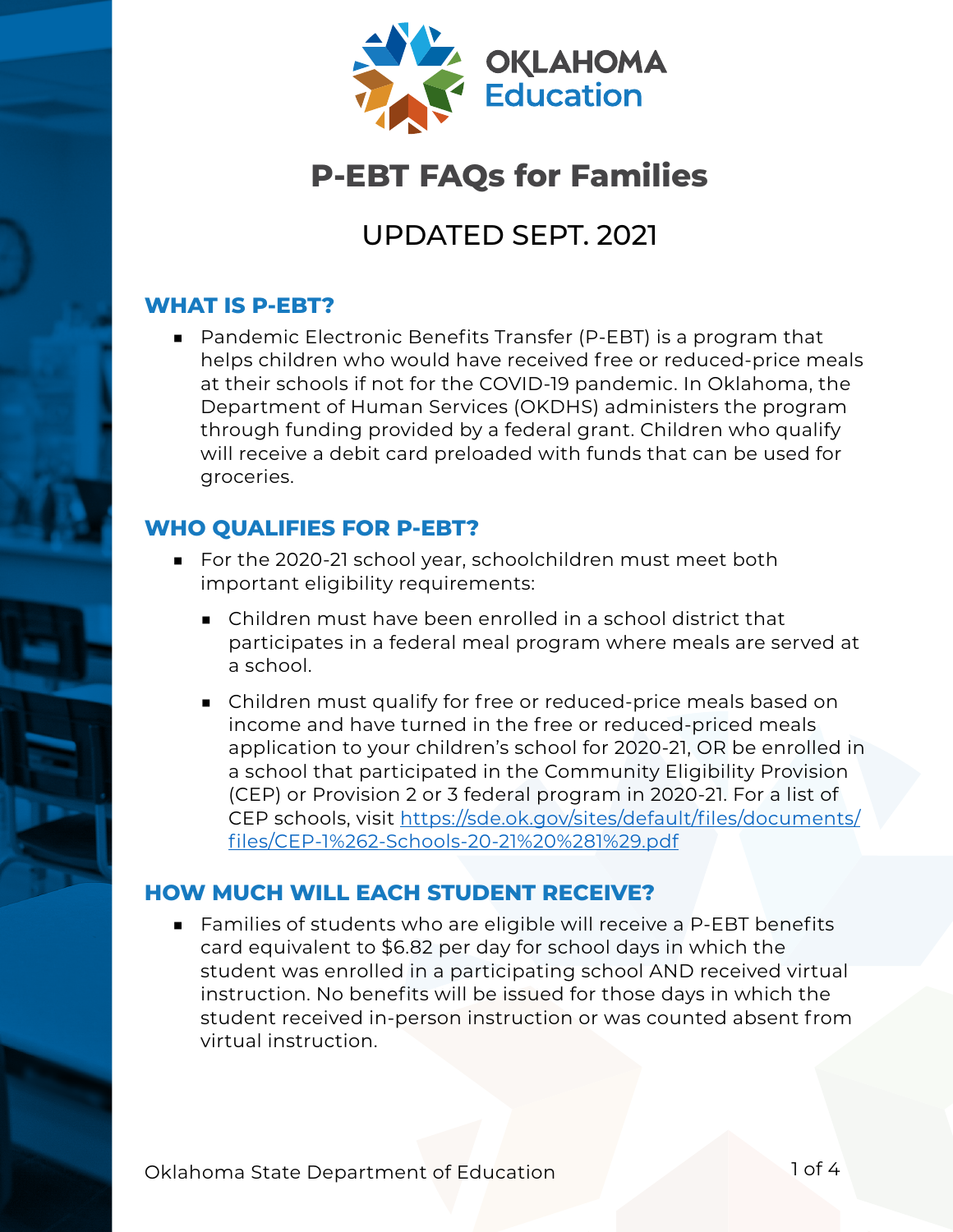#### **HOW ARE BENEFITS DETERMINED?**

■ The student's school data determines the number of days a student qualifies for benefits based on the school's calendar, student attendance records, school participation and the student's free and reduced-price meal status. That data is securely transmitted to OKDHS, which loads and distributes the P-EBT benefits card. There is no application process for these benefits. Families will receive benefits automatically if their school has identified to OSDE via data reporting that a student qualifies.

#### **HOW WILL MY STUDENTS RECEIVE THEIR P-EBT CARDS?**

■ Every eligible child will be mailed a 2020-21 P-EBT card. Families with multiple children will receive a card for each eligible child in their household. P-EBT benefits for 2020-21 will begin arriving in mailboxes in mid-September 2021 and may arrive in a plain-looking envelope. The mailout process will take some time. Please allow several weeks to receive your child's card. It will take up to 10 business days for all benefits to be fully loaded onto the cards.

#### **ONE OF MY STUDENTS RECEIVED A DIFFERENT AMOUNT ON THEIR CARD THAN A SIBLING. IS THIS CORRECT?**

■ P-EBT benefit amounts are individualized for each student, depending on their attendance records and the number of days that student was in virtual/distance learning.

# **WHY IS THE AMOUNT ON THE CARD DIFFERENT FROM LAST YEAR?**

■ The benefits for the 2019-20 school year were a set amount for each student, since school buildings closed statewide for everyone during March through May 2020. The benefits for the 2020-21 school year are individualized for each student, depending on how many days they received virtual/distance instruction.

#### **WHY DIDN'T I RECEIVE BENEFITS UNTIL AFTER THE SCHOOL YEAR ENDED?**

■ Oklahoma's P-EBT program calculates benefits for the entire school year, then distributes cards in the fall of the following school year.

# **MY STUDENT QUALIFIES FOR FREE AND REDUCED LUNCH BUT ATTENDS AN ONLINE VIRTUAL CHARTER SCHOOL. DOES MY STUDENT QUALIFY FOR P-EBT?**

■ No. Only children who are enrolled in a school that serves in-person meals qualifies for the P-EBT program, as the intent of the program is to offset the cost of meals that children would have received if they had attended their school in person. These rules are set by the U.S.

Oklahoma State Department of Education 2 of 4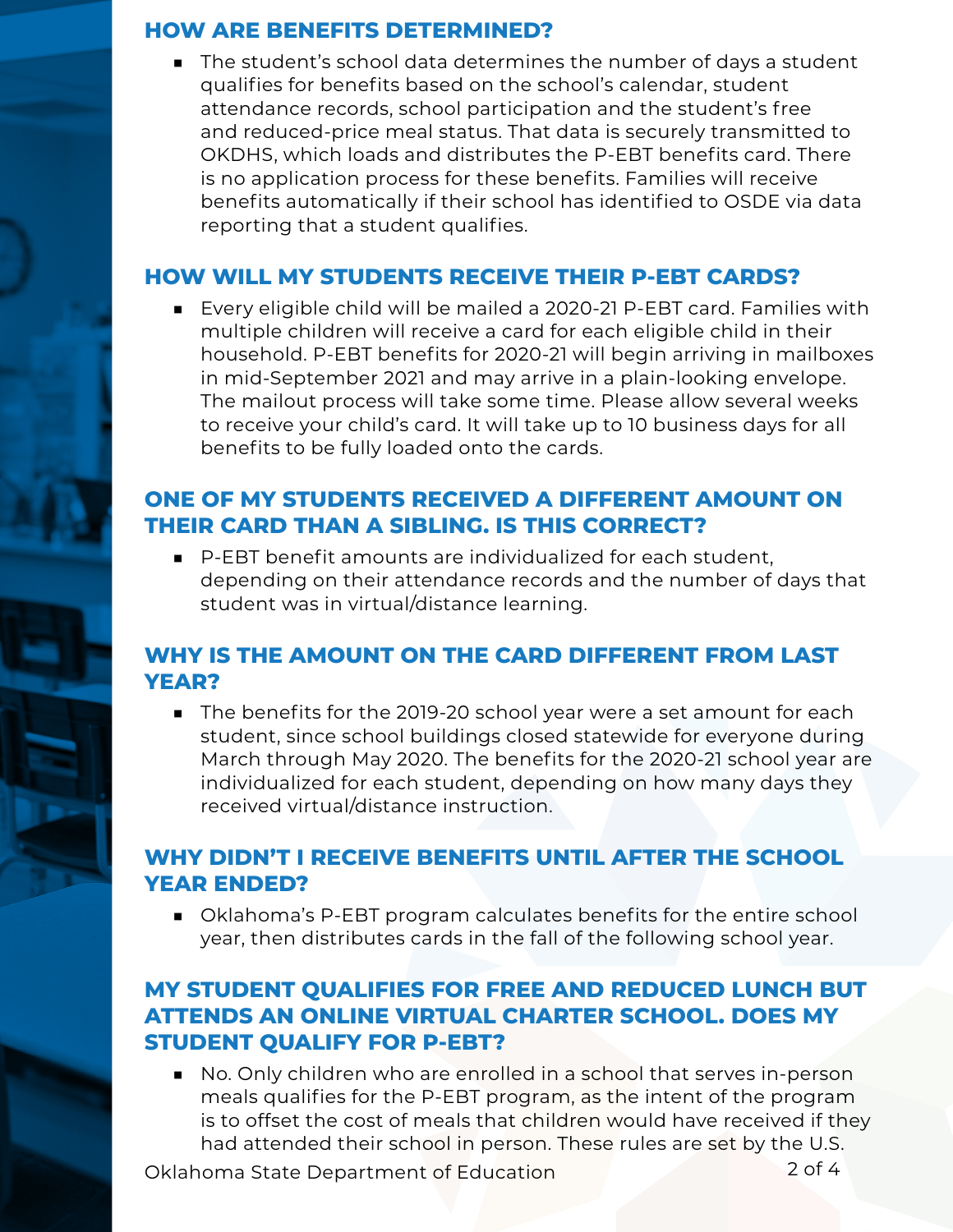Department of Agriculture.

#### **WHAT IF MY ADDRESS HAS CHANGED?**

■ Cards will be sent to the address on file with your school as of the end of last school year. To report a change of address, fill out the benefits review form after Oct. 15, 2021 at [www.sde.ok.gov/pebt.](http://www.sde.ok.gov/pebt )

#### **I KNOW SOMEONE ELSE WHO RECEIVED A CARD, SO WHY HAVEN'T I RECEIVED ONE FOR MY STUDENT?**

■ It will take several weeks for all identified students to receive their cards through the mail. If you believe you qualify (based on the above criteria) but have not received a card by Oct. 15, 2021, please use this form so your school can review your child's file: [www.sde.ok.gov/pebt.](http://www.sde.ok.gov/pebt )

#### **MY STUDENTS RECEIVED FREE MEALS AT SCHOOL LAST YEAR. DOES THIS MEAN THEY QUALIFY FOR P-EBT?**

■ It depends. Your student must have qualified for the free and reducedprice meal program, based on household income, through their school and your family must have turned in the appropriate paperwork last school year OR your child must attend a Community Eligibility Provision (CEP) or Provision 2 or 3 school. Many schools provided free meals last year regardless of family income through federal pandemic-related waivers, but CEP differs from these waivers. For more information about CEP, visit [https://sde.ok.gov/sites/default/files/documents/files/](https://sde.ok.gov/sites/default/files/documents/files/CEP-1%262-Schools-20-21%20%281%29.pdf) [CEP-1%262-Schools-20-21%20%281%29.pdf](https://sde.ok.gov/sites/default/files/documents/files/CEP-1%262-Schools-20-21%20%281%29.pdf)

#### **WHAT CAN I BUY WITH MY STUDENT'S P-EBT CARD?**

■ The benefits loaded on the cards can be used to purchase groceries at authorized retail food stores and farmers' markets under the Supplemental Nutrition Assistance Program (SNAP) at any retailer that accepts SNAP benefits. Visit [https://oklahoma.gov/okdhs/services/snap.](https://oklahoma.gov/okdhs/services/snap.html) [html](https://oklahoma.gov/okdhs/services/snap.html) to learn more about SNAP-eligible purchases and participating retailers, including retailers who accept SNAP for online grocery purchases.

#### **SHOULD I KEEP MY STUDENT'S CARD AFTER THE FUNDS HAVE BEEN USED?**

■ Yes. It will take up to 10 business days for all 2020-21 benefits to be loaded onto the card. Please also keep this card for possible future